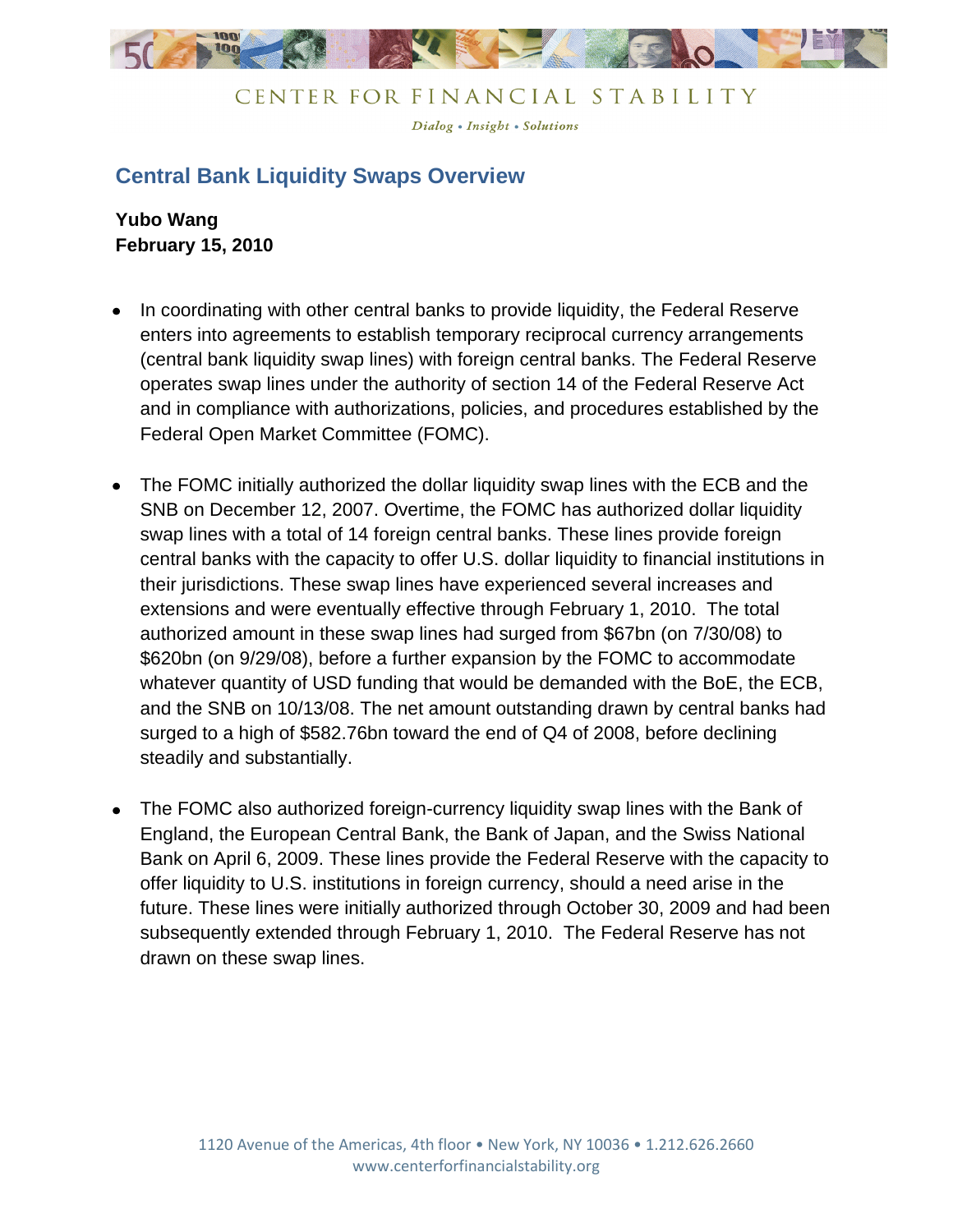

Dialog • Insight • Solutions

#### **USD liquidity swap lines and the LIBOR/OIS spread**



Funding pressures in USD markets rose significantly since the end of July 2007, more than four months before the authorization of the dollar liquidity swap lines with other central banks by the FOMC. During the first nine months of the program, demand for USD had been strong enough to have often reached the authorized swap line limits. There had been a number of sizable expansions of the program in September 2008, which drove the total authorized amount to \$620bn on 9/29/08. On October 13, 2008, the FOMC made further expansions to accommodate whatever quantity of USD funding that would be demanded with the BoE, the ECB, and the SNB. The net amount drawn by central banks had surged to a high of \$582.76bn towards the end of Q4 of 2008, before retreating steadily and substantially.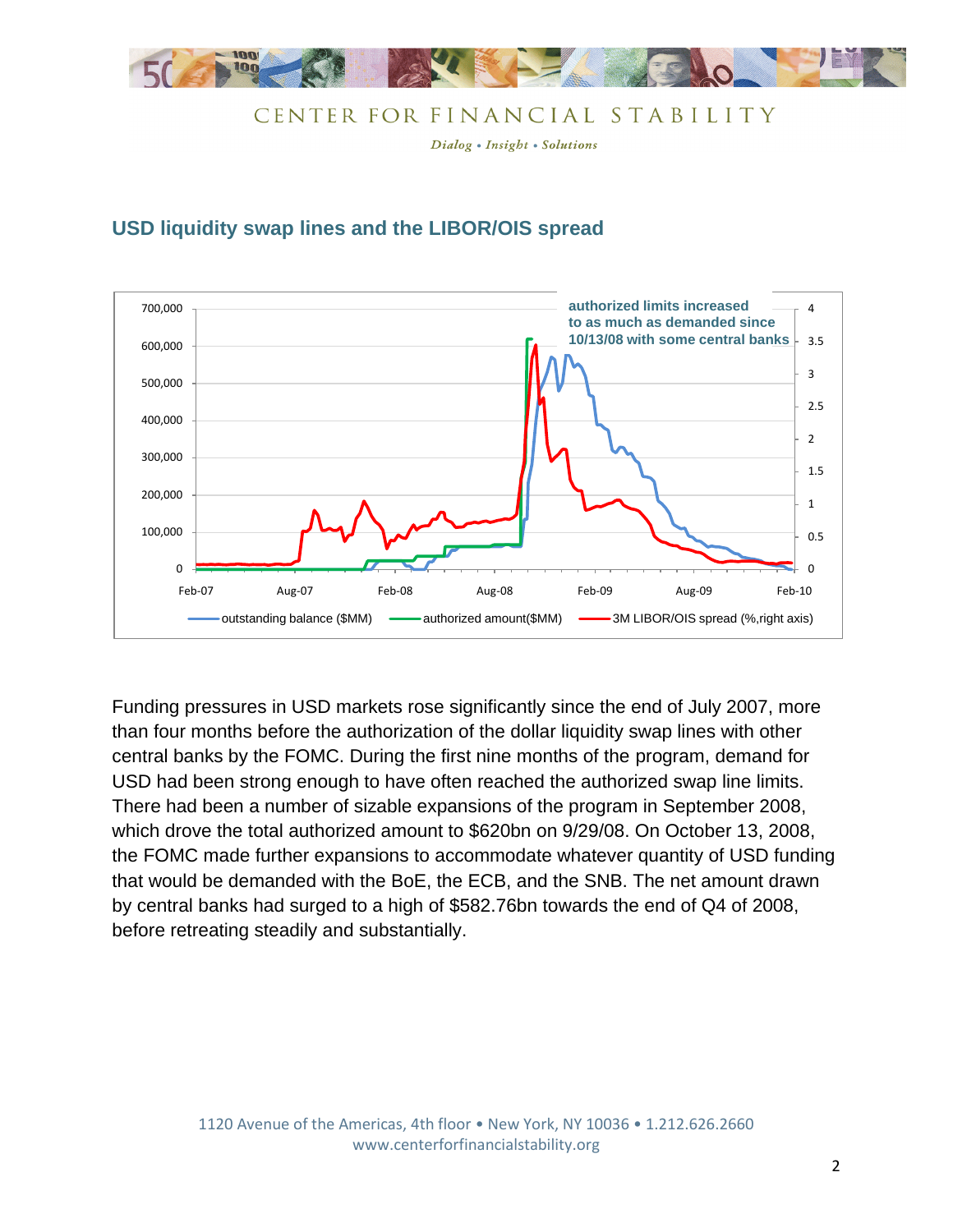

Dialog . Insight . Solutions

#### **Authorized amount of USD liquidity swap lines Total amount and amount by central bank (\$bn)**

| Total                               | 24             | 36      | 62     | 67      | 247     | 277     | 290     |         | 620 as demanded | as demanded | as demanded |
|-------------------------------------|----------------|---------|--------|---------|---------|---------|---------|---------|-----------------|-------------|-------------|
|                                     | 12/12/07       | 3/11/08 | 5/2/08 | 7/30/08 | 9/18/08 | 9/24/08 | 9/26/08 | 9/29/08 | 10/13/08        | 10/28/08    | 10/29/08    |
| the European Central Bank           | 20             | 30      | 50     | 55      | 110     | 110     | 120     |         | 240 as demanded | as demanded | as demanded |
| the Swiss National Bank             | $\overline{4}$ | 6       | 12     | 12      | 27      | 27      | 30      |         | 60 as demanded  | as demanded | as demanded |
| the Bank of Japan                   |                |         |        |         | 60      | 60      | 60      | 120     | 120             | 120         | 120         |
| the Bank of England                 |                |         |        |         | 40      | 40      | 40      |         | 80 as demanded  | as demanded | as demanded |
| the Bank of Canada                  |                |         |        |         | 10      | 10      | 10      | 30      | 30              | 30          | 30          |
| the Reserve Bank of Australia       |                |         |        |         |         | 10      | 10      | 30      | 30              | 30          | 30          |
| Sveriges Riksbank                   |                |         |        |         |         | 10      | 10      | 30      | 30              | 30          | 30          |
| Denmarks Nationalbank               |                |         |        |         |         | 5       | 5       | 15      | 15              | 15          | 15          |
| Norges Bank                         |                |         |        |         |         | 5       | 5       | 15      | 15              | 15          | 15          |
| the Reserve Bank of New Zealand     |                |         |        |         |         |         |         |         |                 | 15          | 15          |
| the Banco Central do Brazil         |                |         |        |         |         |         |         |         |                 |             | 30          |
| the Banco de Mexico                 |                |         |        |         |         |         |         |         |                 |             | 30          |
| the Bank of Korea                   |                |         |        |         |         |         |         |         |                 |             | 30          |
| the Monetary Authority of Singapore |                |         |        |         |         |         |         |         |                 |             | 30          |